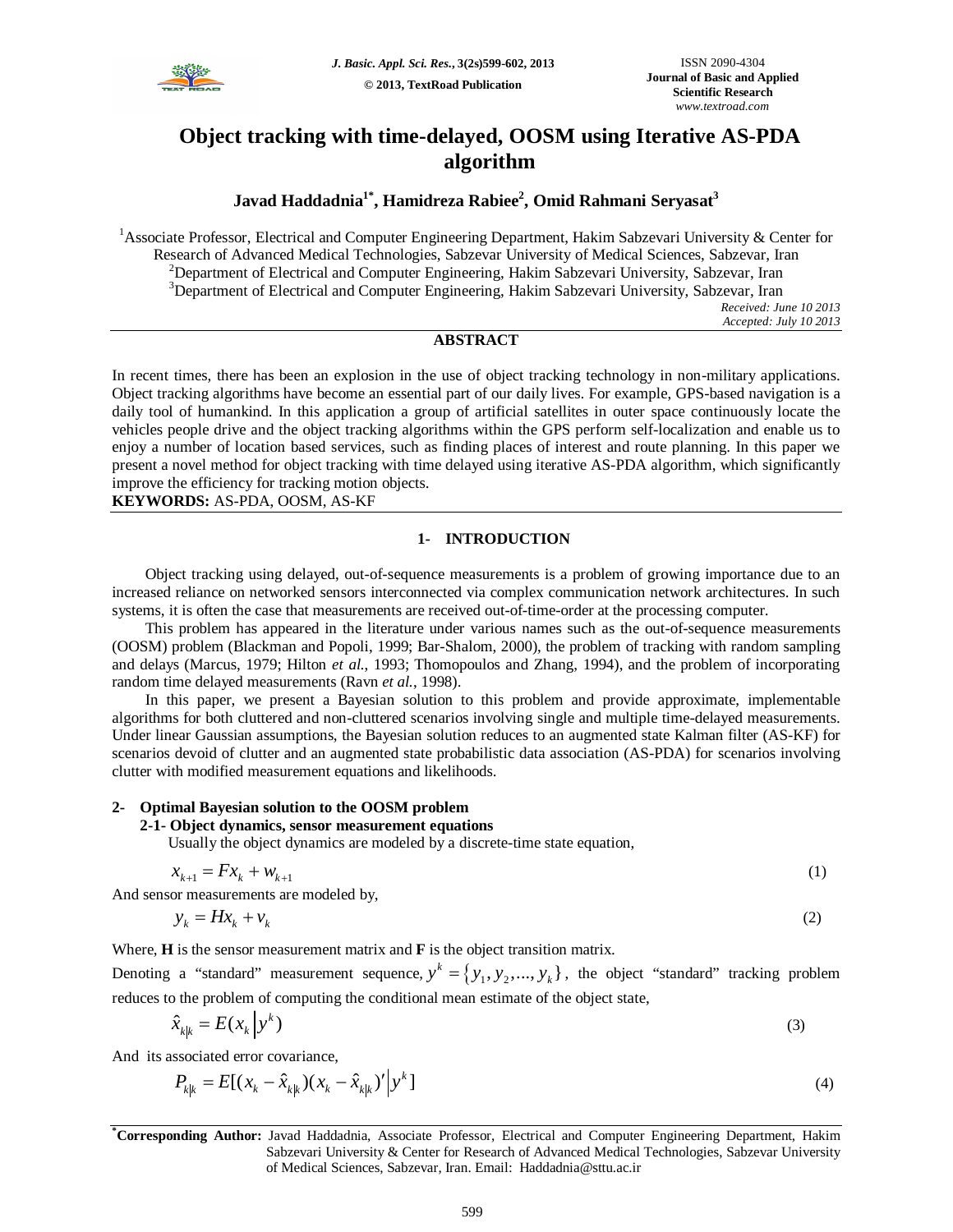A key problem arising when dealing with multiple interconnected sensors with communication links is the time delay between the sensor and tracking computer. This problem can be defined as follows: when a measurement corresponding to time  $\tau$ , expressed as,

$$
\tau_k = H_\tau x(\tau) + v(\tau), \tau \le k \tag{5}
$$

arrives at time  $t_k$  after (3) and (4) have been computed, one faces the problem of updating the state estimate and its covariance with the delayed measurement (5), i.e., to compute

$$
\hat{x}_{\tau|k} = E(x_k | y^k, y_\tau) \tag{6}
$$

And,

$$
P_{\tau|k} = E[(x_k - \hat{x}_{k|k})(x_k - \hat{x}_{k|k})'|y^k, y(\tau)]
$$
\n(7)



**Figure1. Engineering approximation to delayed time**  $\tau$ 

#### **3- Augmented state PDA filter**

Similar to the standard PDA, the association probability parameter *β(k)* is defined based on the following mutually exclusive and exhaustive events:

*θ*0: None of the validated measurements is object originated and they are all from clutter.

 $\theta$ <sub>I</sub>: The *I* th combination of the measurement set in augmented space is object originated, and the others are from clutter.

$$
I = 0, 1, \dots, M_k \tag{8}
$$

Thus, the  $\beta_k$  can be expressed as,

$$
\beta_I(k) = P(\theta_I(k)|Y^k) \tag{9}
$$

 $M_k$  is the total number of measurements in the augmented space and  $\beta_I(k)$  is the data association probability for the *I* th measurement vector in the augmented space, which are calculated using the standard PDA formula as in Bar-Shalom and Fortmann (1988) by replacing the standard measurement with the measurement vector in augmented state space.

The AS-PDA state update equation is then given by,

$$
\hat{x}_{\tau|k}^d = \hat{x}_{\tau|k}^d + K_k \cdot \tilde{Y}_k
$$
\n(10)

Where,

$$
\tilde{Y}_k = \sum_{I=1}^{M_k} \beta_I(k) (Y^I_{k} - \hat{Y}_k)
$$
\n(11)

The covariance update is given by

#### **4- Iterative AS-PDA algorithm**

Note that the hypothesis  $\theta_I(k)$  in (12) corresponds to a set of hypotheses which occur at their corresponding times denoted by their superscripts, i.e.,

$$
\theta_{I}(k) = {\theta_{k}^{i}, \theta_{k-1}^{j}, ..., \theta_{k-d}^{l}} \tag{12}
$$

Thus the association probability  $\beta_l(k)$  is a probability of the joint event (12), which may be written as,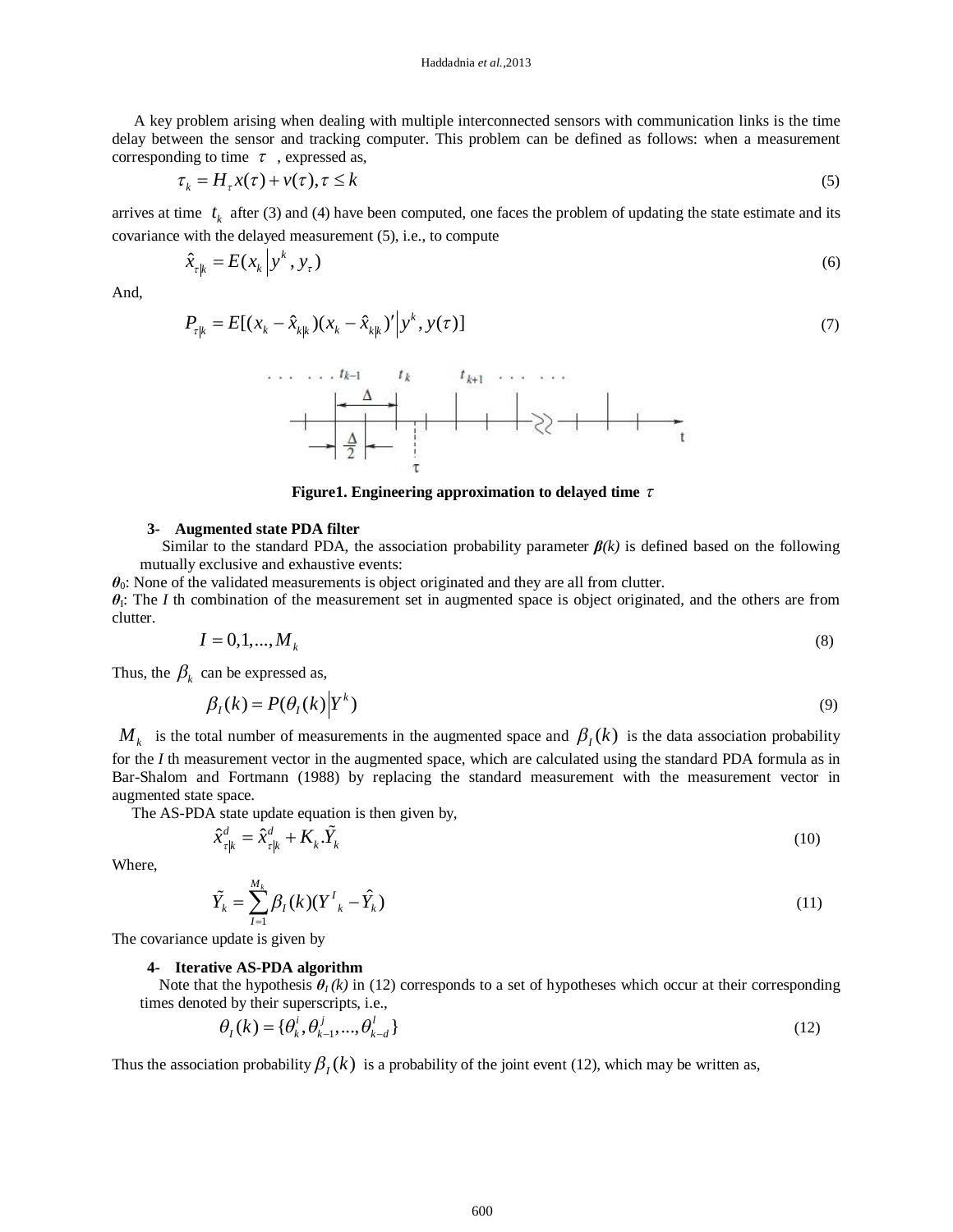

**Figure2. Augmented state PDA and its computation structure**

#### **5- Simulation results**

In this part several applicable instances for presented algorithms are compared and the function of each is characterized using root mean square error over 600 Monte Carlo runs.

Only one lag is presumed in algorithms and the performance of them appraised. After that, we open the picture wider and allow several delays to occur between algorithms.

Then a chaos situation is regarded in last instance and the performance of algorithm (OOSM) is evaluated.

It is noteworthy that the output of state filter can be chosen from first or last component. The former algorithm includes "Filtering" and uses suffix "G", however the latter includes more smooth filter and utilize suffix "F".

The simulation results show that the presented algorithm have far better performance than earlier presented algorithms.



**Figure3. Logic flowchart for the single-cycle iterative AS-PDA.**